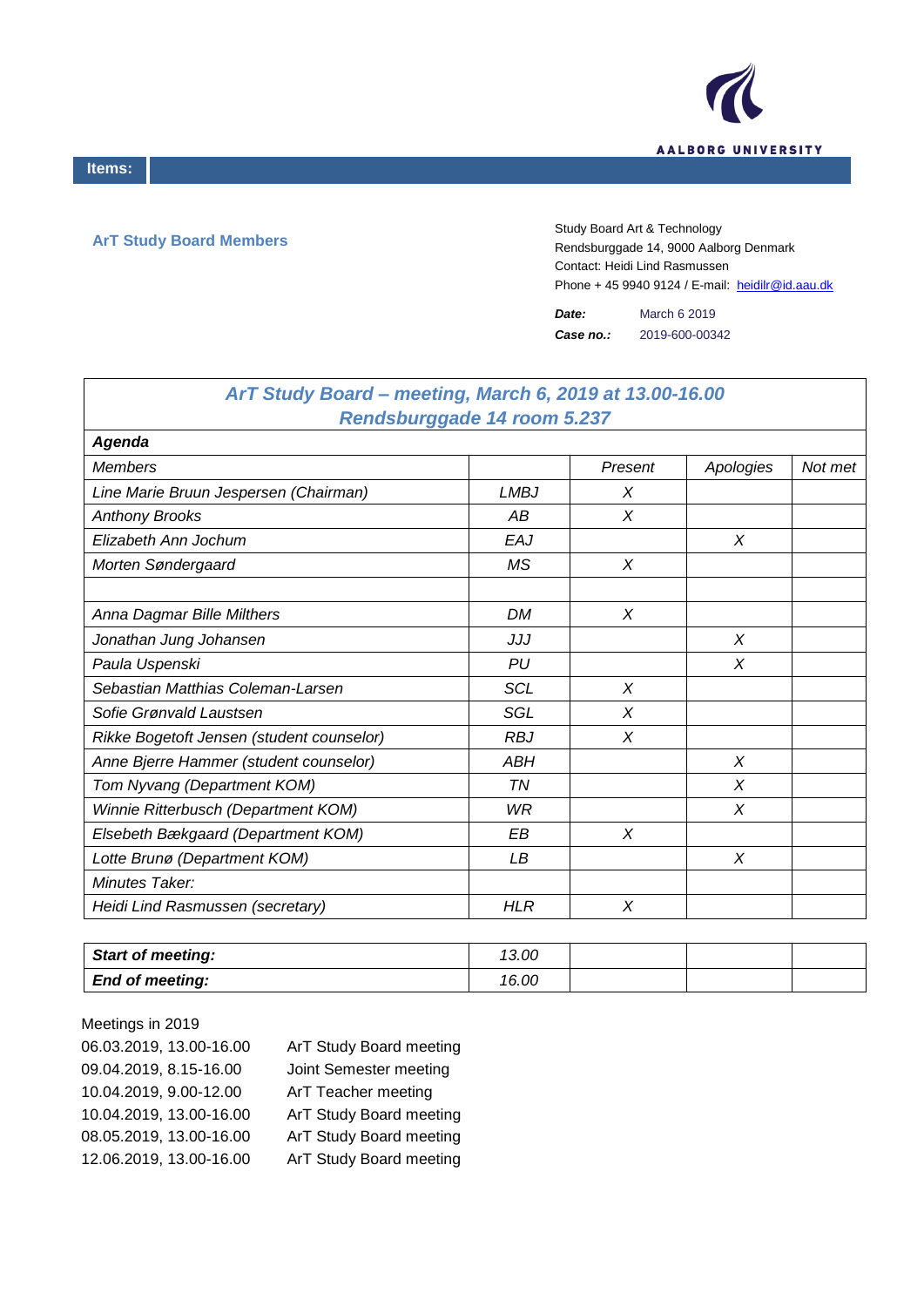| 1 <sub>1</sub> | Approval of Agenda 06.03.2019                                                                                                                                                                                                                                                                                                                                                                                                                                                                                                                                                                                                                                                                                            |
|----------------|--------------------------------------------------------------------------------------------------------------------------------------------------------------------------------------------------------------------------------------------------------------------------------------------------------------------------------------------------------------------------------------------------------------------------------------------------------------------------------------------------------------------------------------------------------------------------------------------------------------------------------------------------------------------------------------------------------------------------|
|                | The agenda was approved.                                                                                                                                                                                                                                                                                                                                                                                                                                                                                                                                                                                                                                                                                                 |
| 2.             | Approval of Minutes 14.02.2019                                                                                                                                                                                                                                                                                                                                                                                                                                                                                                                                                                                                                                                                                           |
|                | The minutes were approved.                                                                                                                                                                                                                                                                                                                                                                                                                                                                                                                                                                                                                                                                                               |
| 3.             | News:                                                                                                                                                                                                                                                                                                                                                                                                                                                                                                                                                                                                                                                                                                                    |
| 3.a.           | <b>Chair of Study Board (LMBJ)</b>                                                                                                                                                                                                                                                                                                                                                                                                                                                                                                                                                                                                                                                                                       |
|                | No significant news in general and no formal new regarding the language change process. We plan for<br>up to 49% English courses including the electives. Item regarding language change will be on the<br>agenda for the next meeting.                                                                                                                                                                                                                                                                                                                                                                                                                                                                                  |
| 3.b.           | <b>Students</b>                                                                                                                                                                                                                                                                                                                                                                                                                                                                                                                                                                                                                                                                                                          |
|                | There have been issues with other students that use our classrooms and remove things, e.g. chairs. DM<br>has asked CAS, if it is possible to have the doors locked.<br>During Open House there was access to our semester rooms. Stuff has been touched and even moved.<br>Students from communications had a workshop there due to SOL problems. LMBJ had allowed them to<br>use our rooms as a nice gesture, as long as it did not change the schedule for ArT students.                                                                                                                                                                                                                                               |
| 3.c.           | <b>Student counsellors (ABH/RBJ)</b>                                                                                                                                                                                                                                                                                                                                                                                                                                                                                                                                                                                                                                                                                     |
|                | Open House was a success with approximately the same number of people attending as previous<br>years. RBJ talked to 40 people and probably around 40 people turned up to the presentation ArT<br>gave together with techno-antropology. People were interested in our technology and the practical<br>aspect. Many Danish people expected to enrol.<br>6 <sup>th</sup> semester exhibition: We are doing great exhibition wise and everything is going according to<br>plan. Next Tuesday we will know if we are going to move the exhibition out of Create and into Nord-<br>kraft and Karolinelund.                                                                                                                    |
| 3.d.           | <b>Head of Study (TN/WBR)</b>                                                                                                                                                                                                                                                                                                                                                                                                                                                                                                                                                                                                                                                                                            |
|                | No attendance so no news.                                                                                                                                                                                                                                                                                                                                                                                                                                                                                                                                                                                                                                                                                                |
| 4.             | <b>Semester evaluations (Attached)</b>                                                                                                                                                                                                                                                                                                                                                                                                                                                                                                                                                                                                                                                                                   |
|                | It is agreed that the Survey Xact raw data should be distributed to the study board members in fu-<br>ture.<br>We will pay attention to all these comments in the planning of next semester:<br>ArT1:                                                                                                                                                                                                                                                                                                                                                                                                                                                                                                                    |
|                | Attention points:<br>Group formation: Pay attention to the process.<br>$\bullet$<br>Group size: In future groups cannot be too small.<br>Schedule: Heavy workload during the first 4-6 weeks.<br>$\bullet$<br>Supervision: Consider joint supervision/cluster supervision (including FAQ) in future.<br>$\bullet$<br>PBL: Mixed conception of the outcome.<br>HAT: Too much reading.<br>$\bullet$<br>Perception: More hands-on experiments suggested.<br>$\bullet$<br>Stronger connection between courses and project work.<br>$\bullet$<br>RBJ suggested that first time supervisors should not supervise on 1 <sup>st</sup> semester.<br>$\bullet$<br>DM suggested that a supervisor's guide is composed.<br>$\bullet$ |
|                |                                                                                                                                                                                                                                                                                                                                                                                                                                                                                                                                                                                                                                                                                                                          |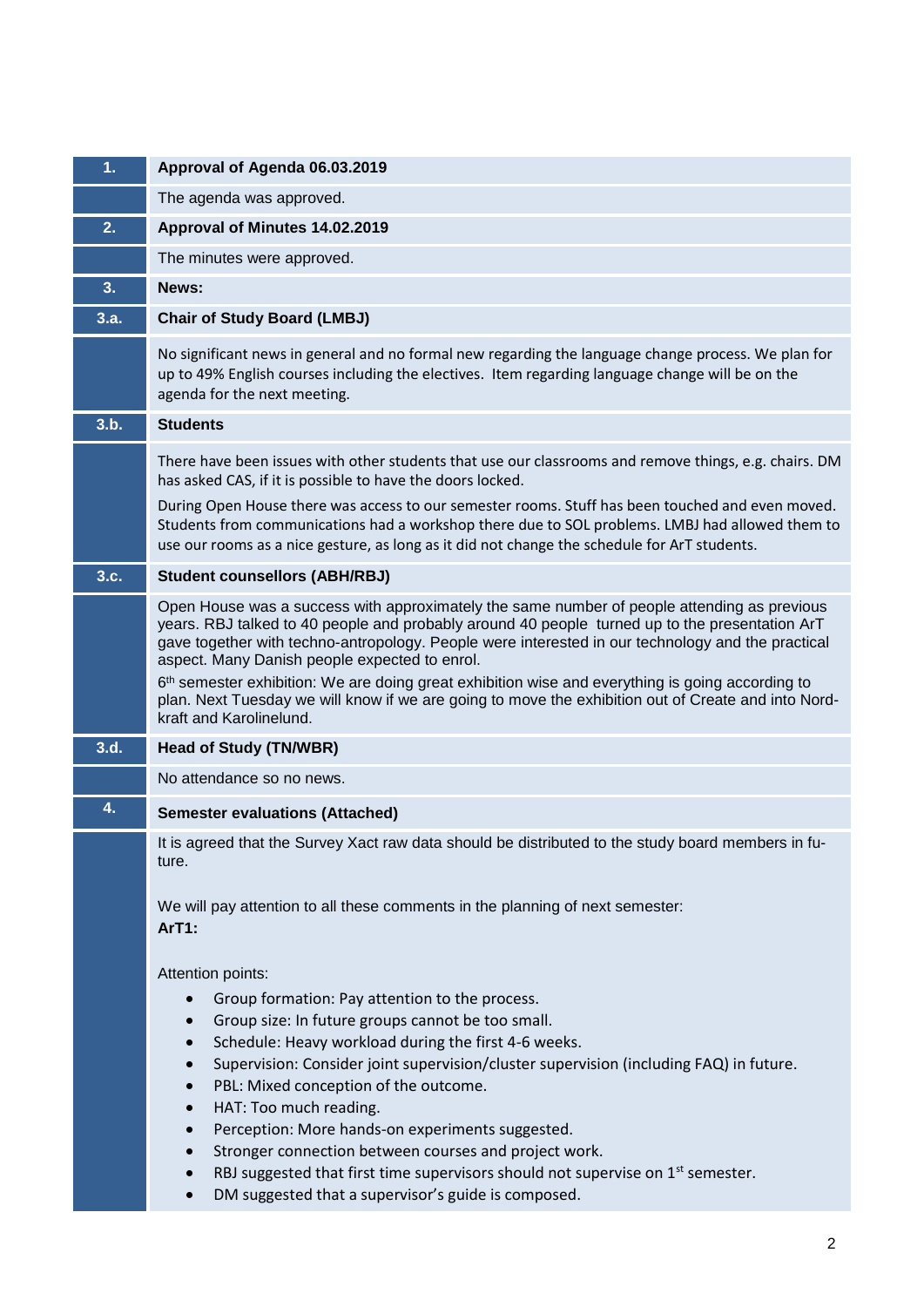## **ArT3:**

Attention points:

- Programming: More tools requested by the students. As for supporting the students in SPKTRM: The teachers can encourage the students to go to SPKTRM. SPKTRUM is student driven and it should stay that way. We would like to support them with money, but that is not possible.
- HAT: Better planning requested.
- Supervision: More meetings between coordinator and supervisors.

## **ArT5:**

## Attention points:

|    | Module 15: The rental fee for the theatre is reasonable and should be budgeted for in the<br>$\bullet$<br>future. It is, however, a sizeable amount in our budget. It is well worth the effort to exam-<br>ine, if we can get sponsors or do fundraising.<br>Workload: Long and many classes, assignments, project work etc. Many students were<br>$\bullet$<br>under pressure and some students cried. LMBJ suggests stronger communication between<br>modules and teachers. The students are encouraged to talk to a supervisor or fellow stu-<br>dent, whom they trust, if they feel pressured. We will pay close attention to this when<br>reading the next semester descriptions.<br>Artistic and academic methodologies: Mentorship/teacher training for new teacher is a<br>$\bullet$<br>coordinator task. Attendance policy for non-graded courses is not an option (empty<br>threat).<br>Mixed reality: Staffing challenge (force majeure). Spreading out of this course is suggest-<br>$\bullet$<br>ed. This is passed on to future teachers and shall not take place in future. We aim to have<br>a max. of 2 lectures in a row for the same course.<br>Module 18: Paper shall be put on our website.<br>$\bullet$<br>Film editing: Template for intro/outro videos is in the pipeline.<br>$\bullet$<br>Communication: We should be better at working with different platforms. Slack not to be<br>$\bullet$<br>introduced as standard communication platform.<br>Lab: We hope to get a student help in the lab soon. |
|----|----------------------------------------------------------------------------------------------------------------------------------------------------------------------------------------------------------------------------------------------------------------------------------------------------------------------------------------------------------------------------------------------------------------------------------------------------------------------------------------------------------------------------------------------------------------------------------------------------------------------------------------------------------------------------------------------------------------------------------------------------------------------------------------------------------------------------------------------------------------------------------------------------------------------------------------------------------------------------------------------------------------------------------------------------------------------------------------------------------------------------------------------------------------------------------------------------------------------------------------------------------------------------------------------------------------------------------------------------------------------------------------------------------------------------------------------------------------------------------------------------------------------------------|
| 5. | Danish translation of the study regulations (Attached)                                                                                                                                                                                                                                                                                                                                                                                                                                                                                                                                                                                                                                                                                                                                                                                                                                                                                                                                                                                                                                                                                                                                                                                                                                                                                                                                                                                                                                                                           |
|    | LBMJ asked the study board members to comment on the Danish study regulations in writing and<br>send comments in on Monday 11 <sup>th</sup> March at the latest.                                                                                                                                                                                                                                                                                                                                                                                                                                                                                                                                                                                                                                                                                                                                                                                                                                                                                                                                                                                                                                                                                                                                                                                                                                                                                                                                                                 |
|    | Titles of the courses needs to be very accurate/precise. Suggestions are most welcome.                                                                                                                                                                                                                                                                                                                                                                                                                                                                                                                                                                                                                                                                                                                                                                                                                                                                                                                                                                                                                                                                                                                                                                                                                                                                                                                                                                                                                                           |
|    | Consider the use of prepositions.                                                                                                                                                                                                                                                                                                                                                                                                                                                                                                                                                                                                                                                                                                                                                                                                                                                                                                                                                                                                                                                                                                                                                                                                                                                                                                                                                                                                                                                                                                |
| 6. | Proposal for workshops and artist talks - from curators in F.eks (Attached)                                                                                                                                                                                                                                                                                                                                                                                                                                                                                                                                                                                                                                                                                                                                                                                                                                                                                                                                                                                                                                                                                                                                                                                                                                                                                                                                                                                                                                                      |
|    | LMBJ has had a meeting with artists Rikke Ehler Nilsson and Scott William Raby. They are in Aal-<br>borg doing projects funded by "Statens Kunstfond".                                                                                                                                                                                                                                                                                                                                                                                                                                                                                                                                                                                                                                                                                                                                                                                                                                                                                                                                                                                                                                                                                                                                                                                                                                                                                                                                                                           |
|    | The study board discussed the forwarded proposal.                                                                                                                                                                                                                                                                                                                                                                                                                                                                                                                                                                                                                                                                                                                                                                                                                                                                                                                                                                                                                                                                                                                                                                                                                                                                                                                                                                                                                                                                                |
|    | It is agreed that LMBJ passes it on to Anca with a view to a possible integration in the concept de-<br>sign course in the fall semester. If this is not an option, we could consider them as guest lecturers.                                                                                                                                                                                                                                                                                                                                                                                                                                                                                                                                                                                                                                                                                                                                                                                                                                                                                                                                                                                                                                                                                                                                                                                                                                                                                                                   |
|    |                                                                                                                                                                                                                                                                                                                                                                                                                                                                                                                                                                                                                                                                                                                                                                                                                                                                                                                                                                                                                                                                                                                                                                                                                                                                                                                                                                                                                                                                                                                                  |